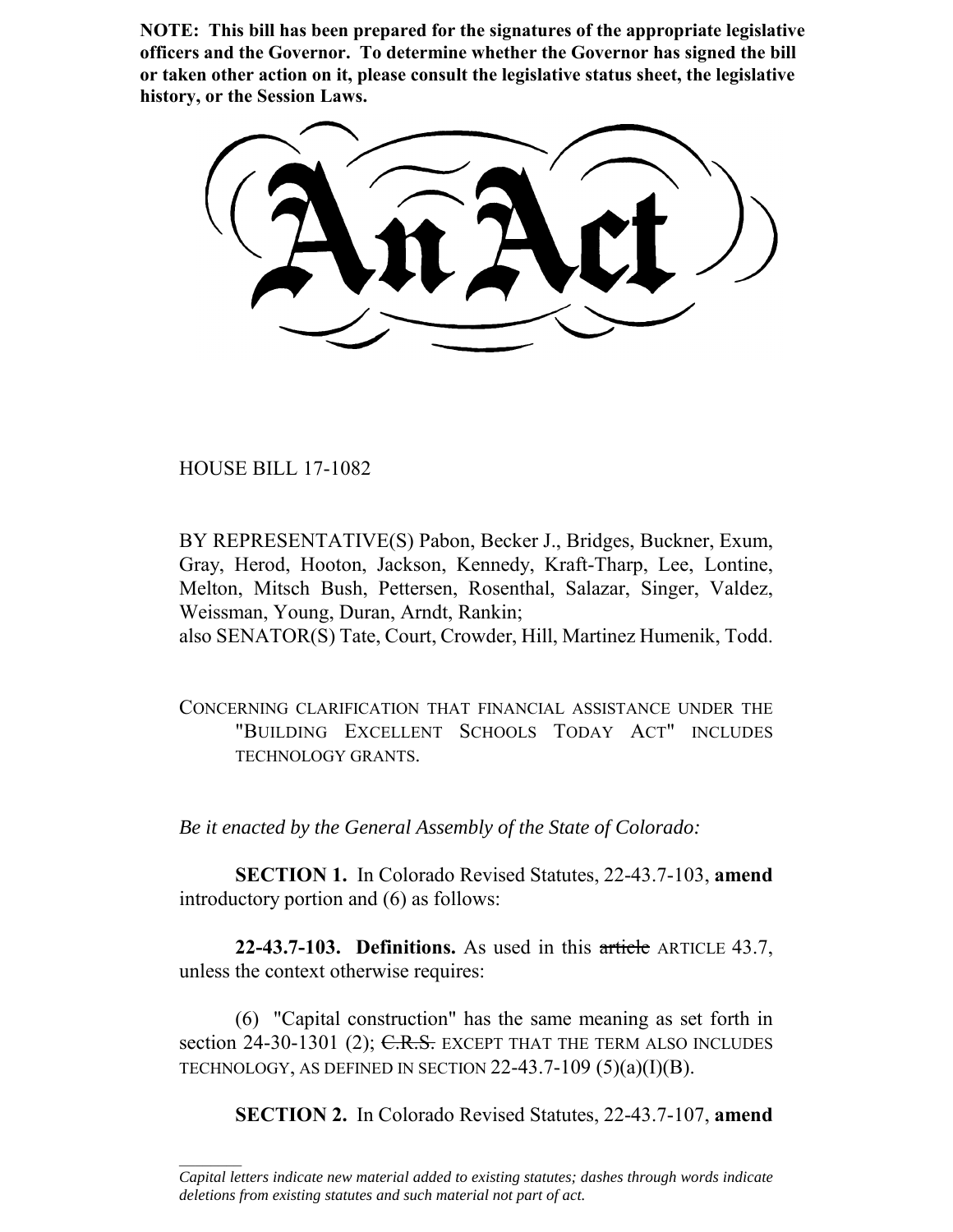$(2)(b)$  as follows:

**22-43.7-107. Public school facility construction guidelines establishment by board - use.** (2) The public school facility construction guidelines shall identify and describe the capital construction, renovation, and equipment needs in public school facilities and means of addressing those needs that will provide educational and safety benefits at a reasonable cost. In preparing the guidelines, the board shall address the following considerations:

(b) Technology, including but not limited to telecommunications and internet connectivity technology, and technology for individual student learning and classroom instruction, AND TECHNOLOGY, AS DEFINED IN SECTION 22-43.7-109 (5)(a)(I)(B), WHICH INCLUDES HARDWARE, DEVICES, OR EQUIPMENT NECESSARY FOR INDIVIDUAL STUDENT LEARNING AND CLASSROOM INSTRUCTION, INCLUDING ACCESS TO ELECTRONIC INSTRUCTIONAL MATERIALS, OR NECESSARY FOR PROFESSIONAL USE BY A CLASSROOM TEACHER;

**SECTION 3.** In Colorado Revised Statutes, 22-43.7-108, **amend**  $(2)(a)(V)$  and  $(2)(a)(VI)$ ; and **add**  $(2)(a)(VII)$  as follows:

**22-43.7-108. Statewide financial assistance priority assessment - public school facilities.** (2) (a) The financial assistance priority assessment shall assess public school facility capital construction projects based on:

(V) Site requirements for the public school facility; and

(VI) Public school facility demographics, including a five-year projection concerning anticipated substantial changes in the pupil count of individual public school facilities; AND

(VII) ANNUALIZED UTILITY COSTS, INCLUDING ELECTRICITY, NATURAL GAS, PROPANE, WATER, SEWER, WASTE REMOVAL, TELECOMMUNICATIONS, INTERNET, OR OTHER MONTHLY BILLED UTILITY SERVICES.

**SECTION 4.** In Colorado Revised Statutes, 22-43.7-109, **amend** (4)(f), (4)(g), and (5)(a)(I); and **add** (4)(g.5) and (13) as follows:

PAGE 2-HOUSE BILL 17-1082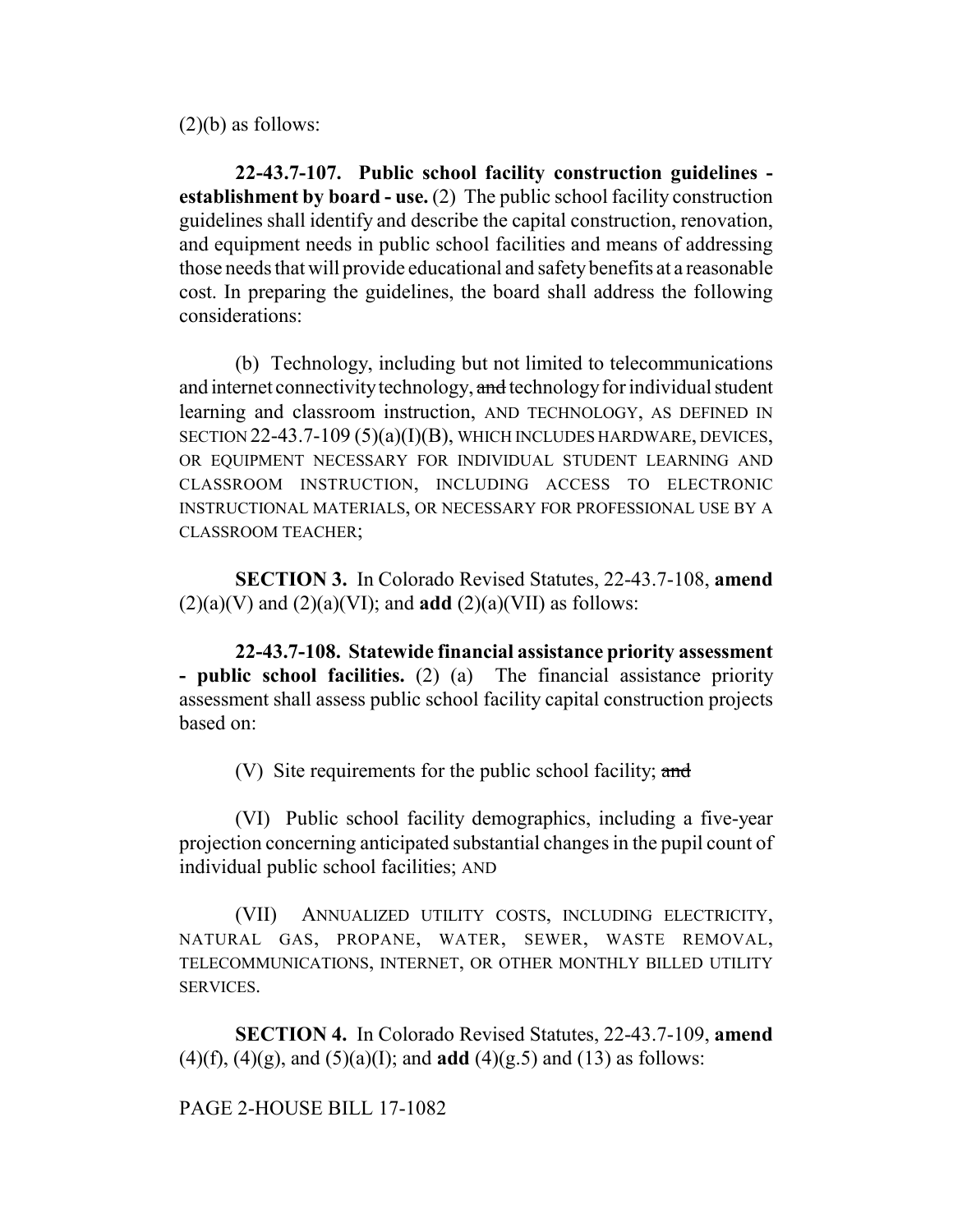**22-43.7-109. Financial assistance for public school capital construction - application requirements - evaluation criteria - local match requirements - technology grants - rules - definition.** (4) Applications for financial assistance submitted to the board shall be in a form prescribed by the board and shall include:

(f) A statement regarding the means by which the applicant intends to provide matching moneys MONEY required for the projects, including but not limited to means such as voter-approved multiple-fiscal year debt or other financial obligations, UTILITY COST SAVINGS ASSOCIATED WITH ANY UTILITY COSTS-SAVINGS CONTRACT, AS DEFINED IN SECTION 24-30-2001(6), gifts, grants, donations, a loan obtained pursuant to section 22-43.7-110.5, or any other means of financing permitted by law, or the intent of the applicant to seek a waiver of the matching moneys MONEY requirement pursuant to subsection (10) of this section. If an applicant that is a school district or a board of cooperative services with a participating school district intends to raise matching moneys MONEY by obtaining voter approval to enter into a sublease-purchase agreement that constitutes an indebtedness of the district as authorized by section 22-32-127, it shall indicate whether it has received the required voter approval or, if the election has not already been held, the anticipated date of the election.

(g) A description of any efforts by the applicant to coordinate capital construction projects with local governmental entities or community-based or other organizations that provide facilities or services that benefit the community in order to more efficiently or effectively provide such facilities or services, including but not limited to a description of any financial commitment received from any such entity or organization that will allow better leveraging of any financial assistance awarded; and

(g.5) IF DEEMED RELEVANT BY THE APPLICANT, A STATEMENT OF THE APPLICANT'S ANNUALIZED UTILITY COSTS, INCLUDING ELECTRICITY, NATURAL GAS, PROPANE, WATER, SEWER, WASTE REMOVAL, TELECOMMUNICATIONS, INTERNET, OR OTHER MONTHLY BILLED UTILITY SERVICES, AND THE AMOUNT OF ANY REDUCTION IN SUCH COSTS EXPECTED TO RESULT IF THE APPLICANT RECEIVES FINANCIAL ASSISTANCE; AND

(5) The board, taking into consideration the financial assistance priority assessment conducted pursuant to section 22-43.7-108, shall prioritize applications that describe public school facility capital

## PAGE 3-HOUSE BILL 17-1082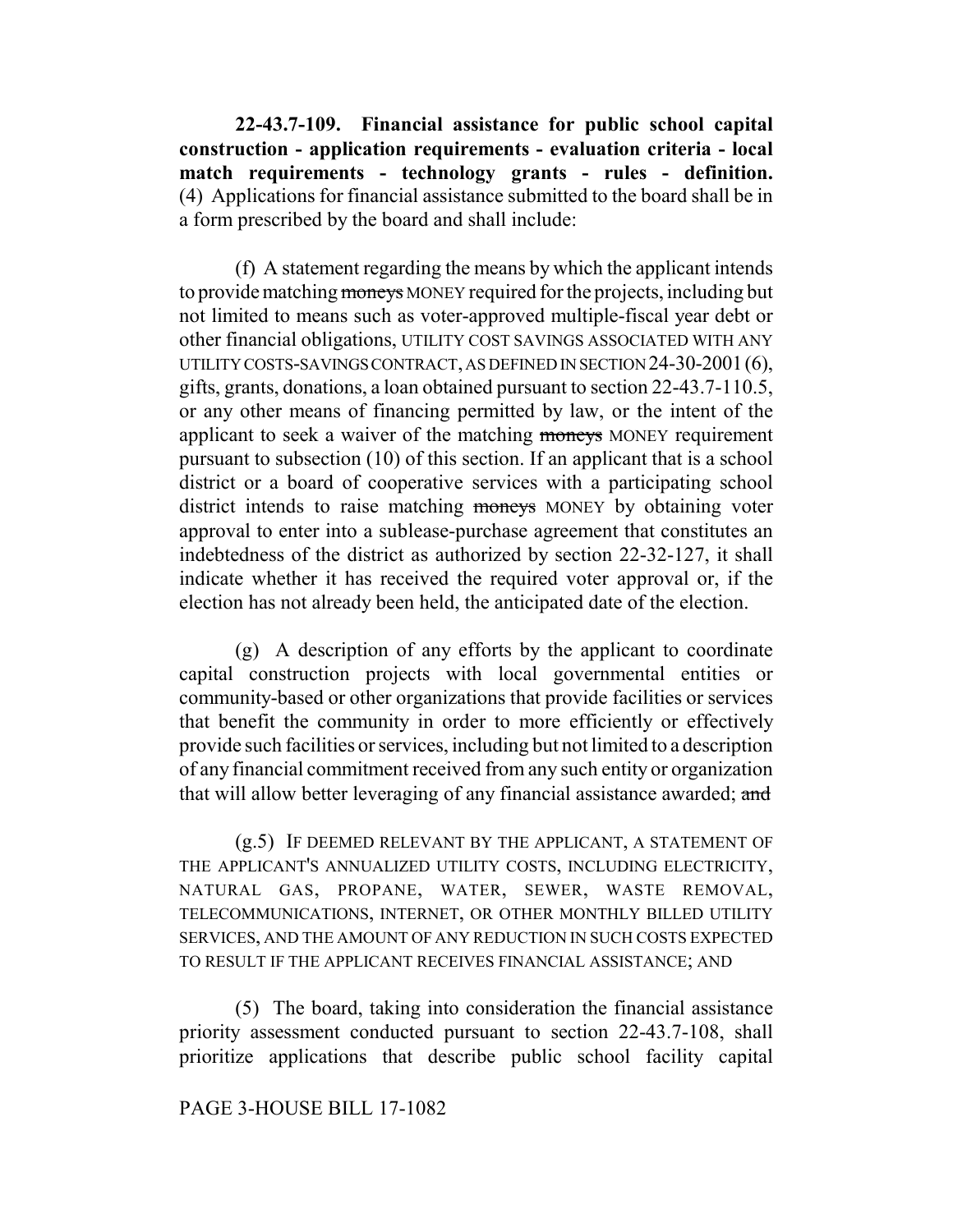construction projects deemed eligible for financial assistance based on the following criteria, in descending order of importance:

(a) (I) (A) Projects that will address safety hazards or health concerns at existing public school facilities, including concerns relating to public school facility security, and projects that are designed to incorporate technology into the educational environment.

(B) AS USED IN THIS SUBSECTION  $(5)(a)(I)$ , "TECHNOLOGY" MEANS HARDWARE, DEVICES, OR EQUIPMENT NECESSARY FOR INDIVIDUAL STUDENT LEARNING AND CLASSROOM INSTRUCTION, INCLUDING ACCESS TO ELECTRONIC INSTRUCTIONAL MATERIALS, OR NECESSARY FOR PROFESSIONAL USE BY A CLASSROOM TEACHER.

(13) FOR FISCAL YEAR 2018-19 AND FOR EACH SUCCEEDING FISCAL YEAR, THE BOARD, WITH THE SUPPORT OF THE DIVISION AND SUBJECT TO THE APPROVAL OF THE STATE BOARD REGARDING FINANCIAL ASSISTANCE AWARDS AS SPECIFIED IN THIS SECTION, MAY PROVIDE FINANCIAL ASSISTANCE IN THE FORM OF TECHNOLOGY GRANTS.IN CONJUNCTION WITH ITS ESTABLISHMENT OF AN ANNUAL FINANCIAL ASSISTANCE TIMELINE AS REQUIRED BY SUBSECTION  $(2)(a)$  OF THIS SECTION, THE BOARD SHALL ANNUALLY NOTIFY ALL POTENTIAL APPLICANTS, BY SUCH MEANS AS THE BOARD DEEMS APPROPRIATE, THAT IT WILL ACCEPT AND CONSIDER APPLICATIONS FOR FINANCIAL ASSISTANCE IN THE FORM OF TECHNOLOGY GRANTS. TO BE ELIGIBLE FOR A TECHNOLOGY GRANT, AN APPLICANT FOR FINANCIAL ASSISTANCE MUST APPLY SPECIFICALLY FOR SUCH A GRANT IN ACCORDANCE WITH THE FINANCIAL ASSISTANCE TIMELINE ESTABLISHED BY THE BOARD PURSUANT TO SUBSECTION  $(2)(a)$  OF THIS SECTION AND MUST SUBMIT AN APPLICATION IN THE FORM PRESCRIBED BY THE BOARD PURSUANT TO SUBSECTION (4) OF THIS SECTION. THE BOARD MAY AWARD A TECHNOLOGY GRANT TO FUND TECHNOLOGY, INCLUDING BUT NOT LIMITED TO COMMUNICATIONS AND INTERNET CONNECTIVITY TECHNOLOGY, TECHNOLOGY FOR INDIVIDUAL STUDENT LEARNING AND CLASSROOM INSTRUCTION, AND TECHNOLOGY AS DEFINED IN SUBSECTION  $(5)(a)(I)(B)$ OF THIS SECTION.

**SECTION 5.** In Colorado Revised Statutes, 22-43.7-111, **amend** (1) introductory portion,  $(1)(a)(III)$ ,  $(1)(a)(IV)$ , and  $(1)(d)$  introductory portion as follows: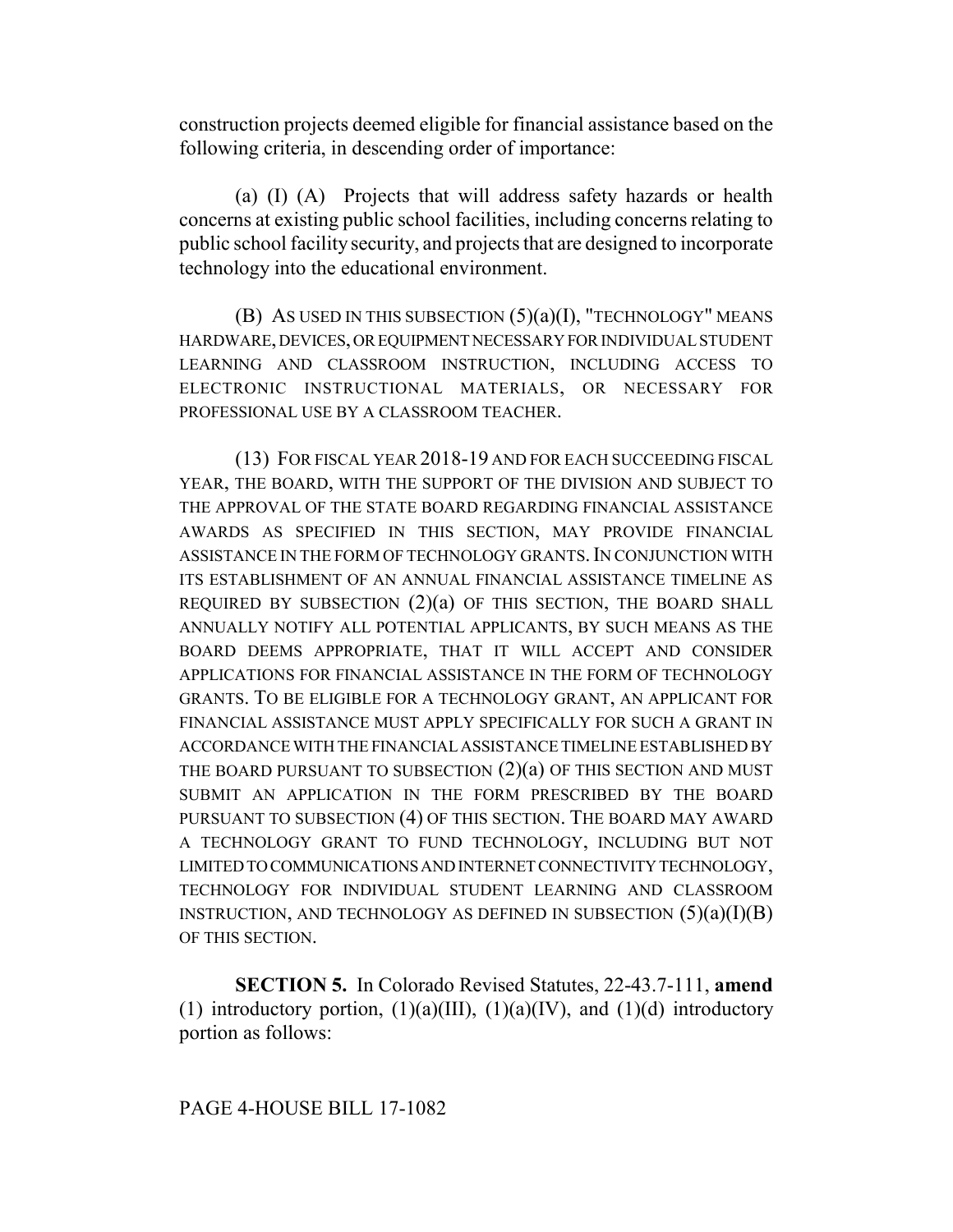**22-43.7-111. Reporting requirements - auditing by state auditor.** (1) No later than February 15, 2010, and no later than each February 15 thereafter, the board shall present a written report to the education and finance committees of the house of representatives and the senate and the capital development committee, or any successor committees, regarding the provision of financial assistance to applicants pursuant to this article ARTICLE 43.7. The report must include, at a minimum:

(a) An accounting of the financial assistance provided through the prior fiscal year that includes:

(III) A list of the public school facility capital construction projects for which financial assistance has been provided, including WHICH MUST INCLUDE A SUBLIST OF PROJECTS FOR WHICH FINANCIAL ASSISTANCE HAS BEEN PROVIDED IN THE FORM OF TECHNOLOGY GRANTS PURSUANT TO SECTION 22-43.7-109 (13), a brief description of each project, a statement of the amount and type of financial assistance provided for each project and, where applicable, the amount of financial assistance committed to be provided for but not yet provided for each project, a statement of the amount of matching moneys provided by the applicant for each project and, where applicable, the amount of matching moneys committed to be provided by the applicant but not yet provided for each project, and a summary of the reasons of the board and the state board for providing financial assistance for the project; and

(IV) A list of the public school facility capital construction projects for which financial assistance has been provided during the prior fiscal year, including WHICH MUST INCLUDE A SUBLIST OF PROJECTS FOR WHICH FINANCIAL ASSISTANCE HAS BEEN PROVIDED IN THE FORM OF TECHNOLOGY GRANTS PURSUANT TO SECTION 22-43.7-109 (13), a brief description of each project, a statement of the amount and type of financial assistance provided for each project, and a statement of the amount of matching moneys provided by the applicant for each project.

(d) A list of the financial assistance applications for public school facility capital construction that were denied financial assistance during the prior fiscal year, WHICH MUST INCLUDE A SUBLIST OF DENIED APPLICATIONS FOR PROJECTS FOR WHICH FINANCIAL ASSISTANCE IN THE FORM OF TECHNOLOGY GRANTS WAS REQUESTED PURSUANT TO SECTION 22-43.7-109

## PAGE 5-HOUSE BILL 17-1082